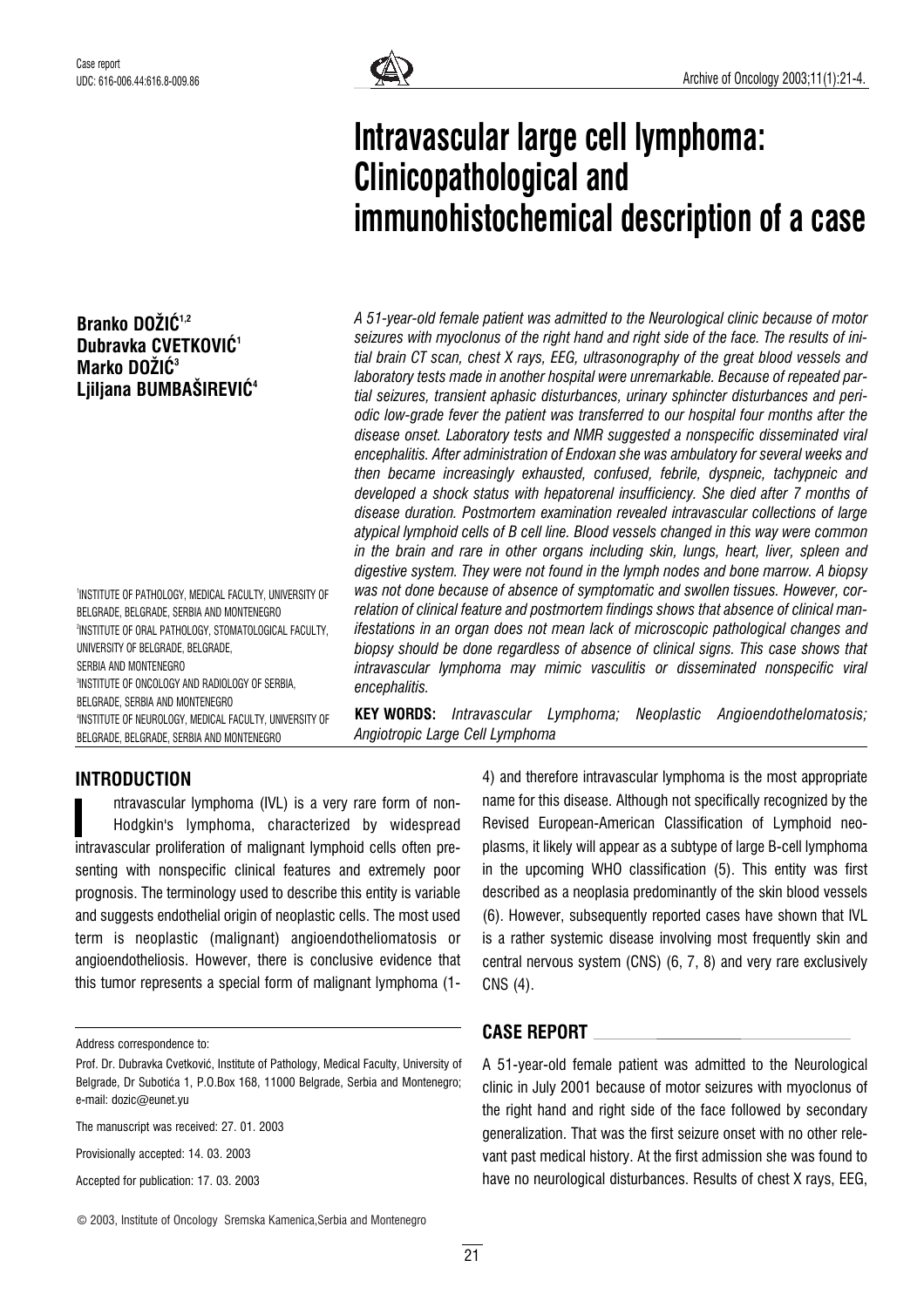#### Dožić B.

ultrasonography of the great blood vessels and laboratory tests made in another hospital were unremarkable as was well as initial brain CT scan. Because of repeated partial seizures, transient aphasic disturbances, anal and urinary sphincters disturbances and periodical low-grade fever the patient was transferred to our hospital four months after the disease onset. At admission she showed right hemiparesis, aphasia, and sphincter disturbances. Examination of CSF after lumbar puncture showed a total protein of 0.70 g/l, and IEF normal. Blood and liquor cultures showed no growth. Viruses in blood and CSF (HIV, HSV, CMV, EBV and varicella-zoster), as well as Toxoplasma gondii and Mycoplasma pneumoniae were negative.

EEG showed a global deceleration with focal attenuation over left fronto-temporal region. Laboratory investigation revealed increased level of AST and ALT. NMR suggested a nonspecific disseminated viral encephalitis. After administration of Endoxan she was ambulatory for several weeks and then became increasingly exhausted, confused, febrile, dyspneic, tachypneic and developed a shock status with hepatorenal insufficiency. CT showed multifocal hypodense zones. She died after 7 months of disease duration.

Autopsy was done 20 hours after the patient's death. The brain and the blocks of the other organs were fixed by immersion in 10% formalin and embedded in paraffin. The brain sections were stained with hematoxilyn-eosin (HE), luxol-fast-blue-Nissl (LFB-Nissl) for myelin, periodic-acid-Schiff (PAS), Sudan III, Gomori and Palmgren silver impregnation. Immunohistochemical staining was performed on paraffin sections by the peroxyase-antiperoxydase (PAP) technique using DAKO antisera raised against the following antigens: glial fibrillary acidic protein (GFAP), S-100 protein, and monoclonal antibodies raised against the leukocyte common antigen (LCA), CD45, CD20, CD45RA, CD45RO, CD3, and factor-VIII-related antigen (FVIIIRA).



Figure 1. Large neoplastic lymphoid cells with irregular hyperchromatic nucleus are present within intestinal blood vessel. HE, x400

Grossly, except of anemia of all organs including brain and skin, other relevant changes were not found. Microscopically, in the rare small blood vessels of organs outside the central nervous system, including skin, lungs, heart, liver, spleen and digestive system occlusion by neoplastic cells was found (Figure 1). In the blood vessels of lymph nodes and bone marrow malignant cells were not present. Lymph nodes were not enlarged. Microscopically, in many small and medium blood vessels there were intraluminal collections of atypical cells, which partially or completely obstructed the vascular lumina (Figures 2, 3).



Figure 2. A cerebral blood vessel partially filled with neoplastic cells. Semithin section, epon, toluidin blue, x400



Figure 3. A blood vessel in the cerebral white matter plugged by tumor cells. Occasional pathological mitosis is seen (arrow). HE, x400

These cells are oval or round with small to moderate amount of amphophilic cytoplasm. The nuclei are variable in size, occasionally irregular, hyperchromatic with a small visible nucleolus in some of them (Figure 3). Pathological mitoses were occasionally present (Figure 3, arrow). In the vicinity of occluded blood vessels there are small zones of spongy edema, reactive gliosis and foci of predominantly selective necrosis (Figure 4).

Immunohistochemically, tumor cells were positive for LCA and CD 20 marker for B lymphocytes (Figure 5a,b), and negative for T-cell markers CD45RO and CD3. On the basis of histological and immunohistochemical findings the diagnosis of intravascular (angiotropic) large cell lymphoma of B-cell lineage was made.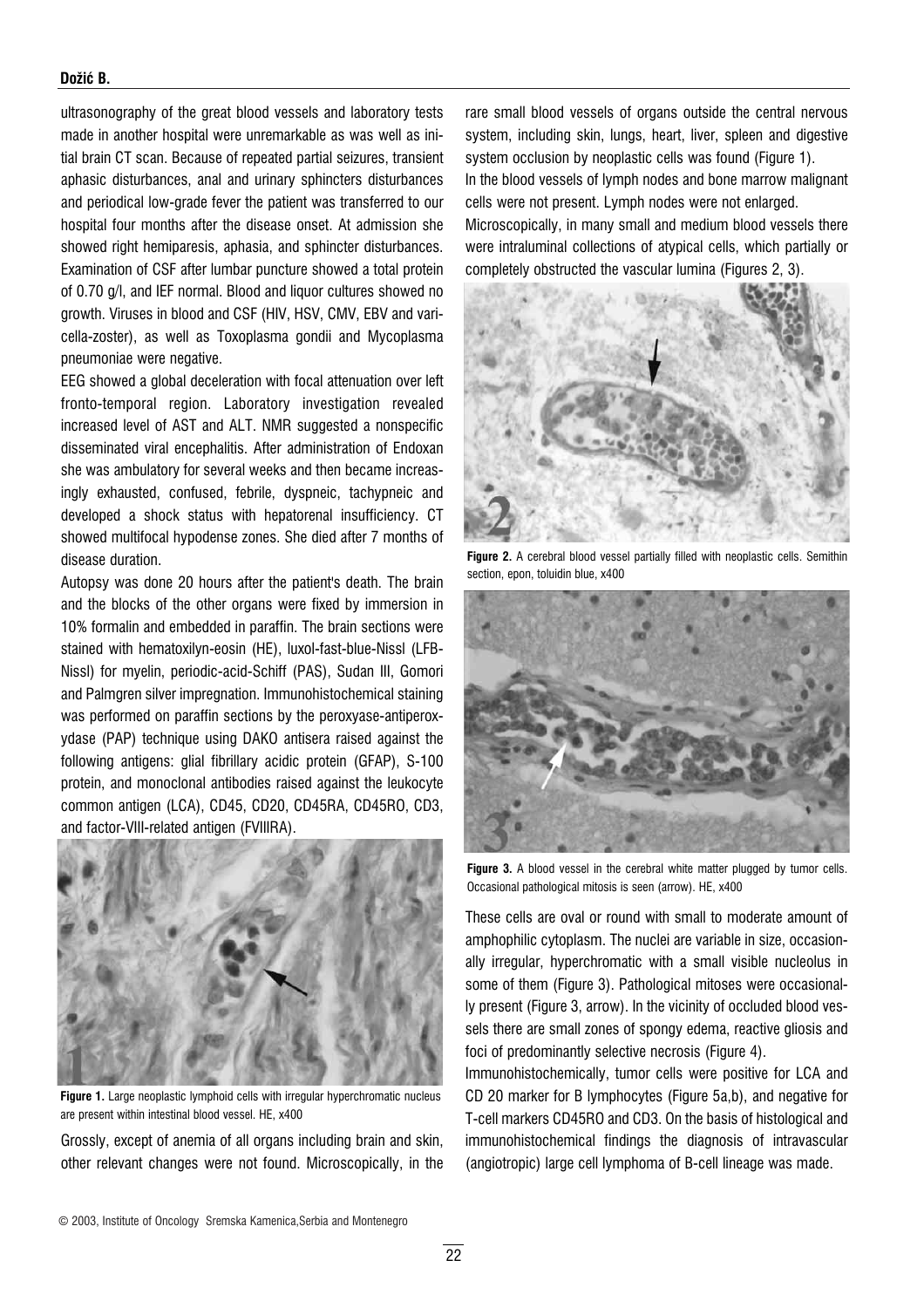#### Intravascular large cell lymphoma



Figure 4. The cortical and meningeal blood vessels (arrows) filled with neoplastic cells and surrounded by small zones of spongy edema, reactive gliosis and foci of selective necrosis. HE, x63



Figure 5. Immunohistochemically, neoplastic cells show strong positivity for a) the leukocyte common antigen, and b) the B-cell marker (CD20); a) x400, b) x400

### DISCUSSION

We present a case of IVL in a 51-year-old woman with dominant neurological disturbances in clinical picture. Immunohistochemical analyses demonstrated that this neoplasm was of B-cell line being positive for LCA and B-cell antigen CD20 and negative for T-cell markers CD45RO and CD3.

The clinical symptoms and signs of intravascular large cell lymphoma are nonspecific, and clinical course is usually rapid, as was shown in our case. Most patients present fever of unknown origin and nonspecific cutaneous and neurological manifestations. The typical appearance is erythematous or violet plaques mainly on the trunk and lower legs. However, cutaneous manifestations in our case were absent and a biopsy was not done because of absence of symptomatic or swollen tissues.

Majority of the patients have been diagnosed at autopsy as well as present case, although an antemortem diagnosis of IVL can be established by biopsy of different organs, first of all skin and brain including stereotaxic brain biopsy (9).

Muscle biopsy seems a safe and useful alternative to CNS biopsy particularly in neurological form of IVL (10,11). In a few individual cases diagnosis has been made by renal (12), testicular (13), kidney allograft (14) biopsy and by prostatectomy, cholecystectomy (15) and appendectomy (16). Bone marrow aspiration and biopsy, as well as peripheral blood smear may be useful in the diagnosis of B-cell IVL especially when clinical presentation is restricted to fever of unknown origin with reactive hemophagocytic syndrome (17). However, in many cases findings in bone marrow and peripheral blood smear have been inconspicuous and not diagnostic.

IVLs are clinically and immunophenotypically heterogeneous and may represent more than one pathogenetic entity (5,7). IVL is predominantly of B-cell lineage, but occasional cases of T-cell lineage IVL involving almost exclusively the skin and extremely rarely other systems or organs have been described (18). The Tcell origin of the IVL suggests an association with Epstein-Barr virus infection (EBV), but these results are controversial too (5,8,18) and must be checked and confirmed by further studies. Usually IVL as a particular form of lymphoma represents a diagnostic problem as it only rarely shows nodal or extranodal mass lesions. In our case no organ was found to have a mass and no lymphadenopathy was detected. The hallmark of IVL is the affinity of the lymphoma cells for the intravascular space of certain types of blood vessels without homing to lymphoreticular organs, such as the lymph nodes, bone marrow spleen and liver, as occurs in other lymphomas. The mechanisms that mediate this phenomenon are still unknown.

It is well known that immunosupression is associated with increased risk of lymphoproliferative disorders and it is conceivable that IVL arise in the background of immunosupression. Several case reports of IVL occurring in AIDS patients (4,16,20,21) and in renal allograft recipients (14) have been reported.

Clinical manifestations of the disease are various and are due to multifocal occlusion of small vessels by tumor cells. The most